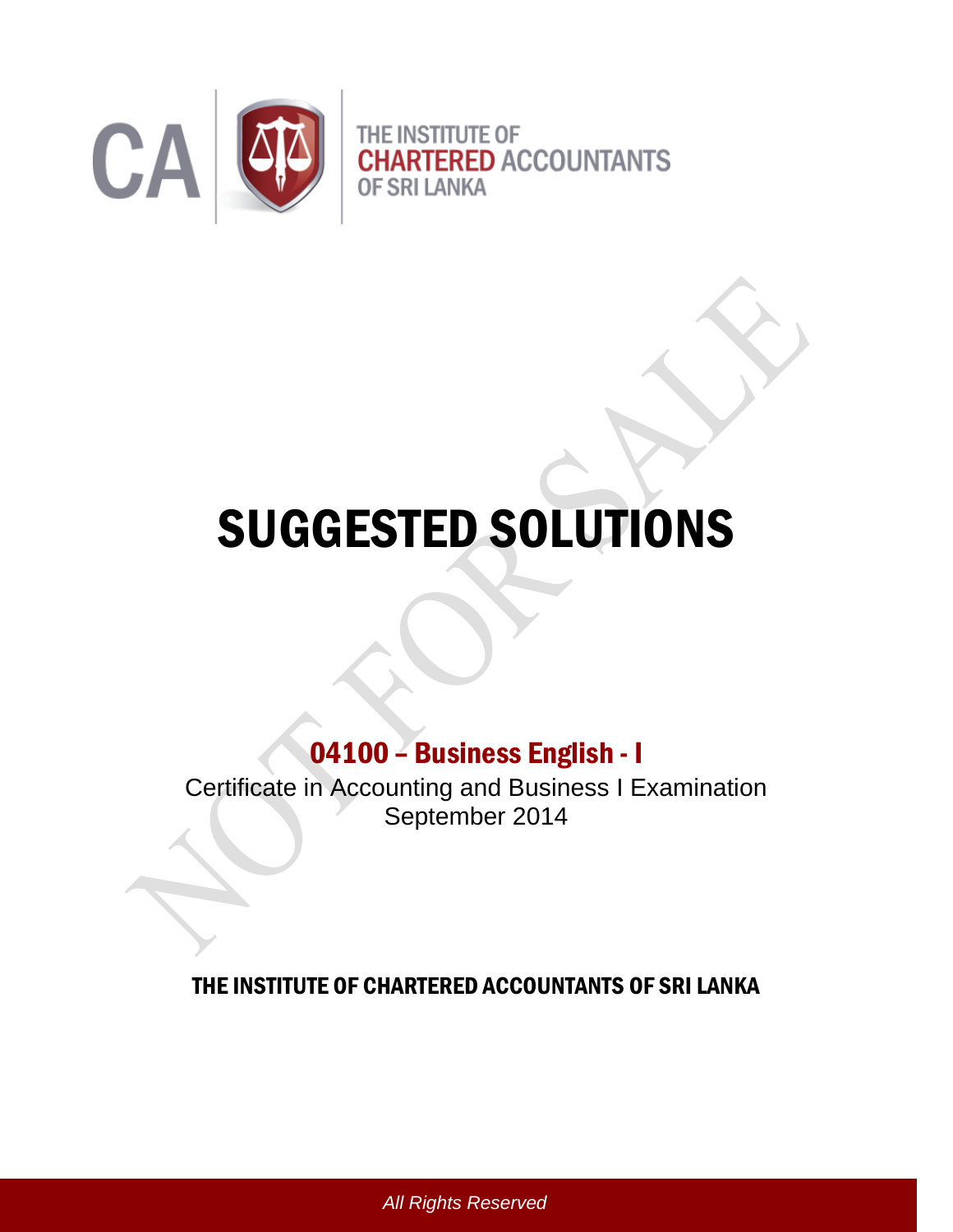| $1.$             | (c)                        | $11. \,$ | (a)                        | 21. | (c) | 31. | (b)                        |
|------------------|----------------------------|----------|----------------------------|-----|-----|-----|----------------------------|
| 2.               | (b)                        | 12.      | (d)                        | 22. | (a) | 32. | $\left( \mathbf{c}\right)$ |
| 3.               | $\left( \mathbf{c}\right)$ | 13.      | (a)                        | 23. | (b) | 33. | (b)                        |
| $\overline{4}$ . | (a)                        | 14.      | (b)                        | 24. | (c) | 34. | (b)                        |
| 5.               | (d)                        | 15.      | (b)                        | 25. | (d) | 35. | (d)                        |
| 6.               | $\left( \mathbf{c}\right)$ | 16.      | (c)                        | 26. | (b) | 36. | (c)                        |
| 7.               | (d)                        | 17.      | (d)                        | 27. | (d) | 37. | (b)                        |
| 8.               | (b)                        | 18.      | (b)                        | 28. | (b) | 38. | (b)                        |
| 9.               | (a)/(c)                    | 19.      | $\left( \mathbf{c}\right)$ | 29. | (a) | 39. | (c)                        |
| $10. \,$         | (d)                        | 20.      | (b)                        | 30. | (b) | 40. | (a)                        |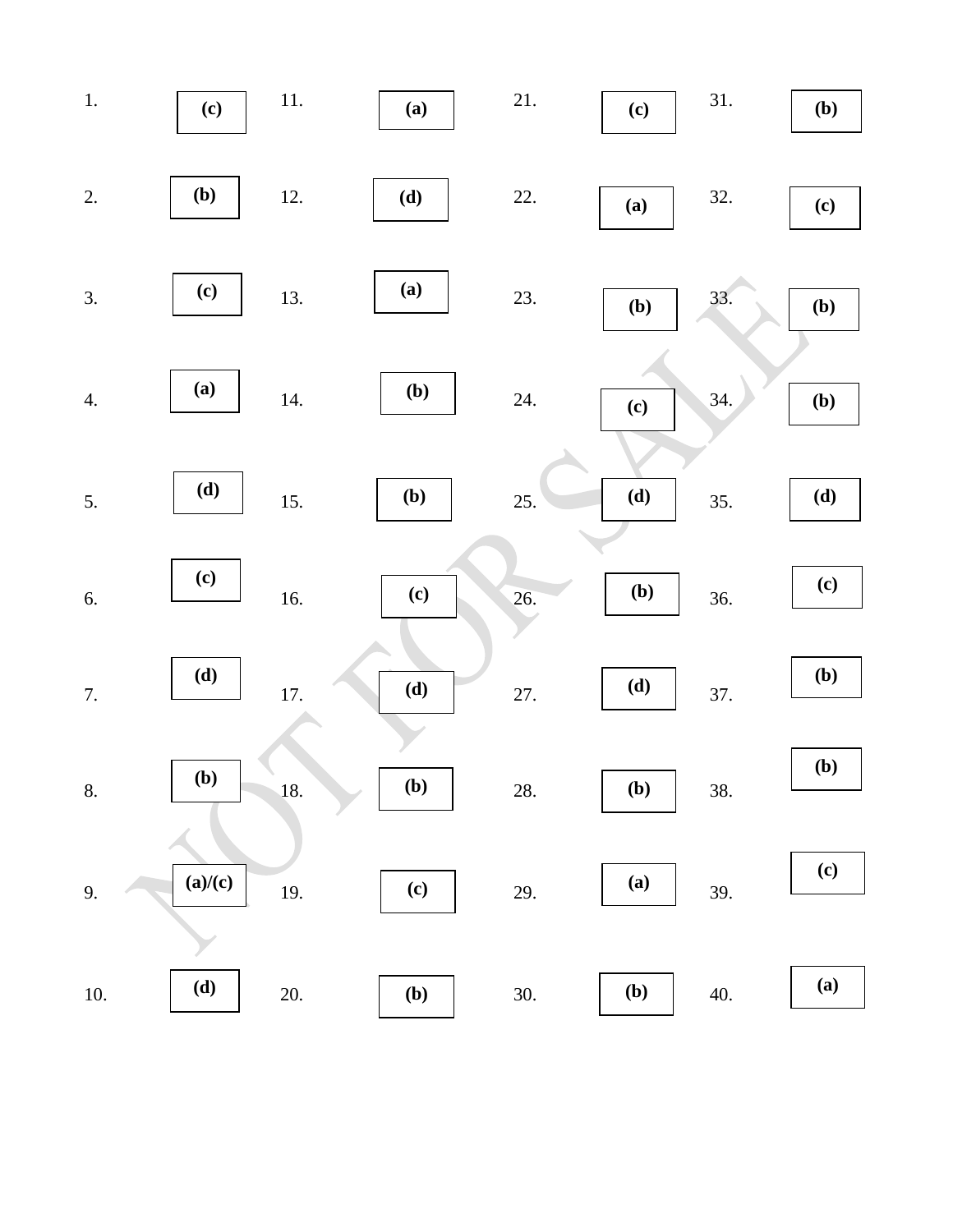| 41. | (d)                        | 56. | (b) | 71. | (b) |
|-----|----------------------------|-----|-----|-----|-----|
| 42. | (b)                        | 57. | (c) | 72. | (d) |
| 43. | (c)                        | 58. | (a) | 73. | (a) |
| 44. | (b)                        | 59. | (d) | 74. | (b) |
| 45. | (a)                        | 60. | (b) | 75. | (b) |
| 46. | ( <b>b</b> )               | 61. | (d) | 76. | (b) |
| 47. | (a)                        | 62. | (b) | 77. | (b) |
| 48. | (c)                        | 63. | (d) | 78. | (b) |
| 49. | (b)                        | 64. | (c) | 79. | (a) |
| 50. | (a)                        | 65. | (d) | 80. | (a) |
| 51. | (a)                        | 66. | (d) |     |     |
| 52. | (b)                        | 67. | (d) |     |     |
| 53. | $\left( \mathbf{c}\right)$ | 68. | (a) |     |     |
| 54. | (d)                        | 69. | (d) |     |     |
| 55. | (a)                        | 70. | (c) |     |     |